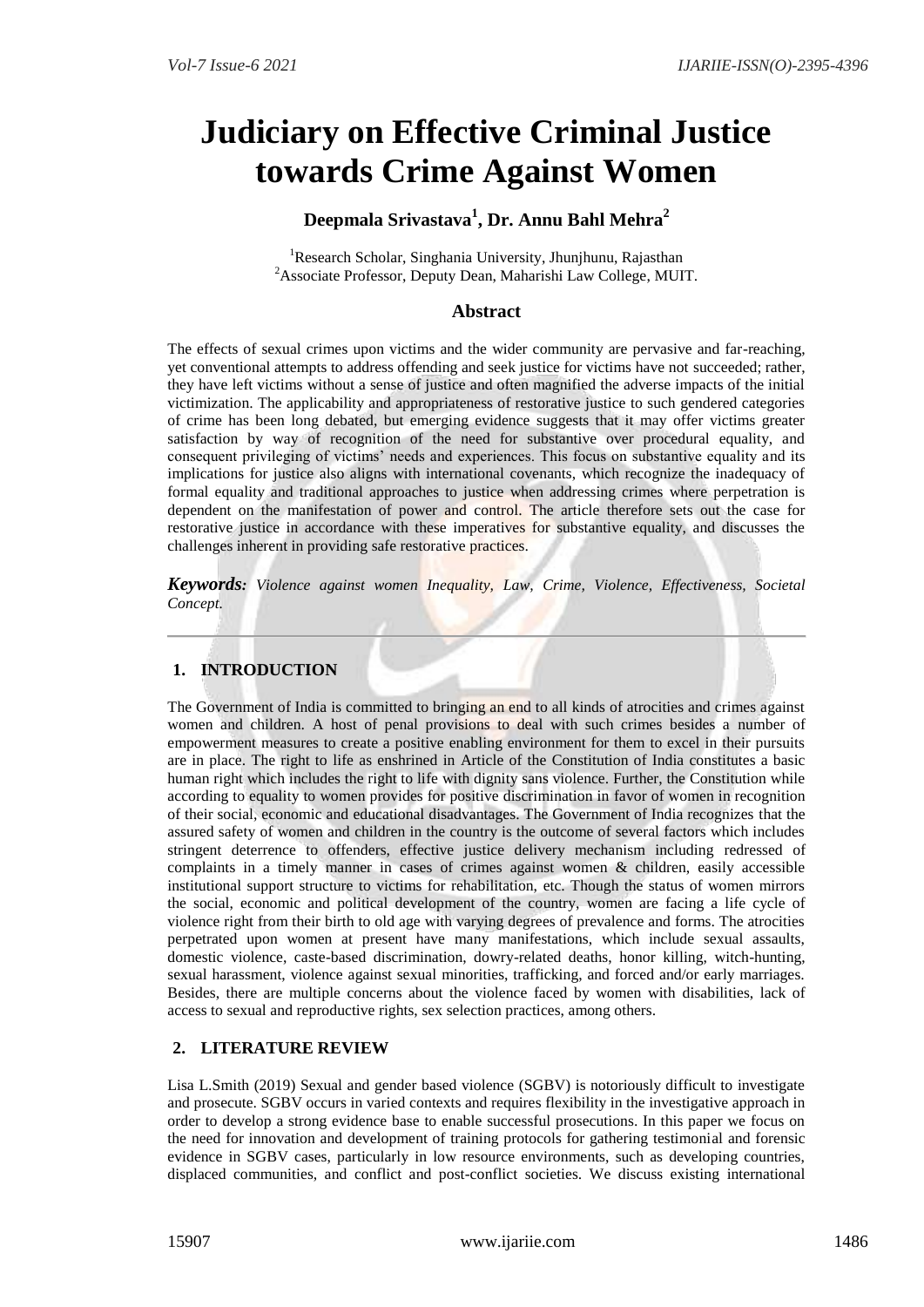guidelines that have been developed for improving the documentation and investigation of SGBV in these contexts, and argue there are significant gaps in the knowledge base that impede the effective implementation of such guidelines. In particular, collaborative research between academics, practitioners and NGOs is needed to address several priority areas. These include the development of programmer geared towards training non-specialist practitioners who work in low resource environments, as well as research programmer that evaluate the implementation of the programmers. This research will improve access to justice for victims and accountability for perpetrators of sexual violence.

Rahime Erbaş (2021) The study explores the main components of an effective criminal investigation as well as potential obstacles to such investigation envisaged in the case law of the ECtHR, namely in the frame of the domestic violence-related cases. To put particular emphasis on the case of referred to as "Europe's Landmark Judgment on Violence against Women" the study thus indicates the deficiencies in Turkish criminal procedural law that failed to meet an effective investigation and led the case to end up before the ECtHR. In order to explore the approach of the ECtHR on effective criminal investigations for women victims of domestic violence from the point of criminal procedural law, this study considers the ECtHR's unique conceptualization of positive (procedural) obligation of the State as a core proposition in combating domestic violence which calls on criminal law to take appropriate and effective action. Consequently, human rights of women emerge in criminal law to substitute the ultima ratio principle with prima ratio. Finally, the study provides some concluding remarks.

Ramadhar Singh (2014) Indians and Americans read about a severe crime committed by a man against a woman in the presence of his group of friends. The social order and the resulting public protest against that crime were manipulated. Participants indicated punishment goals they pursued. As hypothesised, public protest amplified the pursuit of the goals of retribution for the offender and omission by the group when the social order was deteriorating. Moreover, public protest affected the pursuit of the deterrence and retribution goals by Indians as if they acted as pragmatic politicians, but not by Americans as if they acted as principled theologians.

Paula Andrea Valencia Londoño (2021) the crisis provoked by COVID-19 has rapidly and profoundly affected Latin America. The impacts are seen not only in infection and mortality rates, but also in the economic decline and increased inequality that plague the region, problems which have been exacerbated as a result of the pandemic. Women, in particular, constitute one of the groups most heavily impacted by the pandemic, facing higher rates of unemployment and furloughing due to structural discrimination and a subsequent increase in economic dependency as they are forced to return to traditional unremunerated occupations like care giving and homemaking. However, it is the increase of direct violence's that has received the most media attention and remains the most visible manifestation of the impact of the pandemic on women. Nonetheless, in countries like Mexico and Colombia, said violence's are compounded in contexts of criminal violence which make the public sphere more dangerous than the private. Thus, this article focuses the analysis on the structural factors that consign women to a reality in which they permanently face discrimination. This article analyzes the behavior of violence against women in the period of pandemic in the cases of Colombia and Mexico from the perspective of horizontal inequality. It emphasizes that violence against women is a form of discrimination that inhibits the full exercise and enjoyment of one's rights finally, the responsibility of the State is evaluated in relation to granting women access to emergency assistance and the administration of justice. It is argued that violence against women is a continuum, the most extreme form of which is feminicide, permitted by the failure of the State to guarantee equal protection for women.

Jennifer C.Sarrett (2021) People with intellectual and developmental disabilities (I/DDs) have disproportionately negative experiences in the criminal justice system as both victims and as the accused. While there are some programs aimed at addressing these disparities, most are not informed by people with these disabilities. The current project addresses this need. Twenty-seven adults with I/DDs were interviewed about any experience they had with criminal justice positive or negative, formal or informal. Here, their beliefs about and advice for criminal justice professional are presented. Overall, findings in both areas were varied based on disability level, race, gender, and type of interaction with the system. The most frequent claim was the need for a higher level of respect. These findings suggest that people with I/DDs feel that they should be treated with more respect and their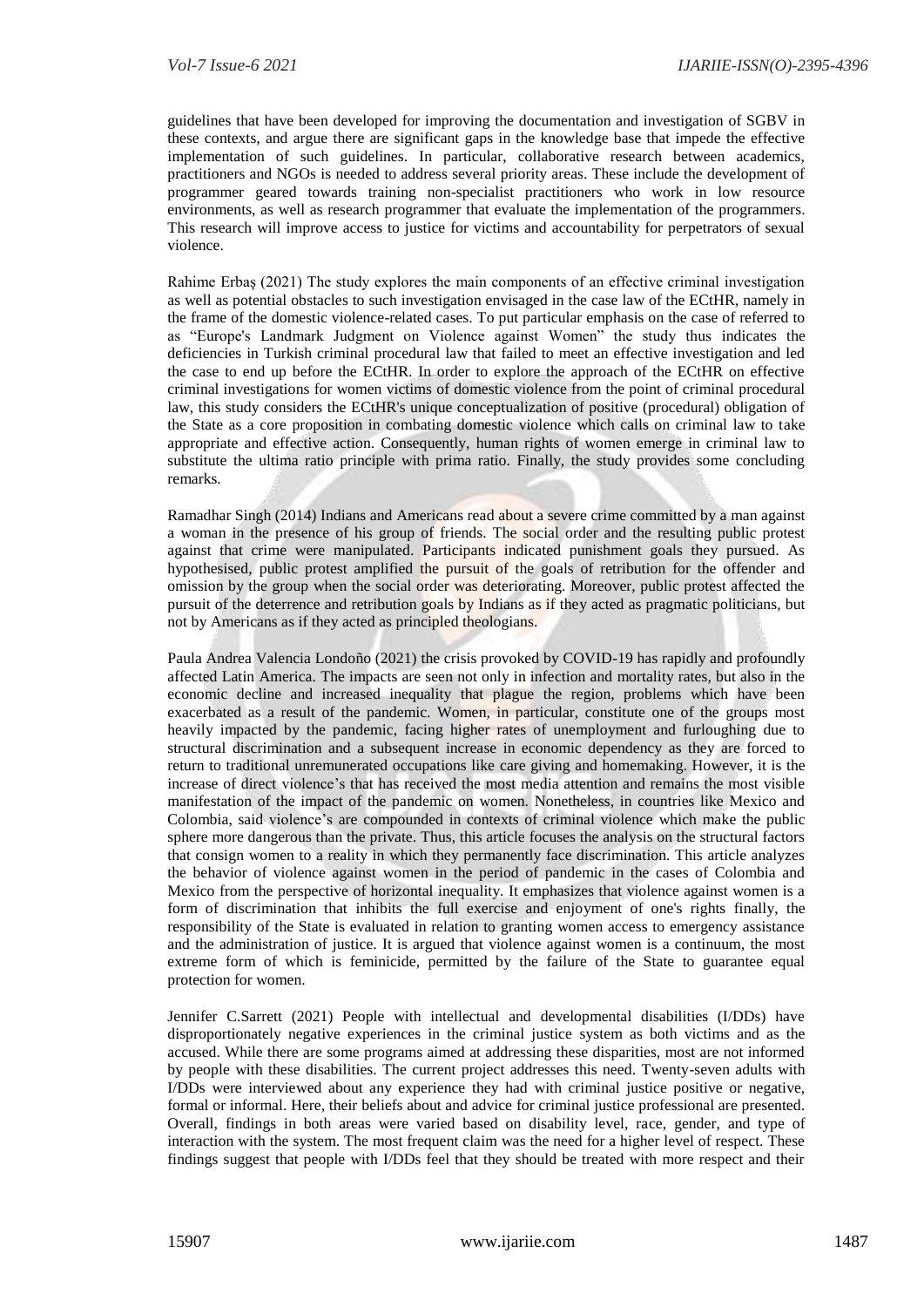disability merits more attention in criminal justice interactions. These thoughts could prove helpful in reducing disparities in the criminal justice system.

## **3. RESEARCH METHDOLOGY**

The present study utilizes a case study design on GBV in India. The rationale behind employing a case study approach in the present study is that it is one of the best approaches to understand the complexities of the issue of gender-based violence in the most complete way possible. What makes this study unique is that this case study approach will utilize multiple criminological theories and the findings from the NCRB data on crime against women in India to explain the nature, pattern and trend of gender-based violence in the country. According to wide range of data sources must be utilized in order to understand a case in its totality. The multiple sources that will be utilized in the present research will provide a most possible understanding of gender-based violence. The quantitative analysis of the data on incidences of crimes against women in India helps in developing an understanding on the trends and pattern of various categories of crimes against women. Trends and patterns of each categories of offences committed against women are also compared with other categories of crimes against women. This study there by provides information on what form of gender-based violence have increased or decreased over the years in India. The categories of crimes that are analyzed in this study are Dowry Deaths, Abetment of Suicides of Women, Causing Miscarriage Without Women's Consent , Deaths Caused by Act Done with Intent to Cause Miscarriage, Acid Attack, Cruelty by Husband or his Relatives, Kidnapping & Abduction of Women, Human Trafficking, Rape, Attempt to Commit Rape, Unnatural Offences, Assault on Women with Intent to Outrage her Modesty (Assault on Women, Sexual Harassment, Assault on Women with Intent to Disrobe, Voyeurism, Stalking), Insult to modesty of Women, Female Infanticide, Feticide, Honor killings and the offences covered under Dowry Prohibition Act, 1961, Immoral Traffic (Prevention) Act.

Various criminological theories from existing literature are then used to analyze the problem of gender-based violence in India. This approach is an effective source of information to deeply understand the nature of gender-based violence in the country. The findings of the study also provide detailed information on various categories crimes against women. Case study approach helps in capturing a wide range of perspectives on the GBV issues, especially on how gender-based violence is interwoven with the countries socio-cultural set up. Subsequently, resulting in prescribing effective prevention strategies to tackle the issue of gender-based violence. Adapting such a case study approach for the present study results in more meaningful and complete research than employing usual research designs that employs singular data sources. Moreover, the research style provides more freedom to the researcher in utilizing all available sources without confining.

## **4. DATA ANALYSIS**

As per "CRIME IN INDIA-2019", cases under crime against women have reported as under. Rate of total crime against women in 2019 is 62.4 States and UTs. Crime rate is calculated as per 1 Lakh of population.

| Crime Head            |            | Crime Incidence |                       |          |                            |  |  |
|-----------------------|------------|-----------------|-----------------------|----------|----------------------------|--|--|
|                       |            | 2017            |                       | 2018     | 2019                       |  |  |
| TotalAgainst<br>Women |            | 3,59,849        |                       | 3,78,236 | 4,05,861                   |  |  |
| N <sub>O</sub>        | Crime Head |                 | TotalCase<br>Reported |          | Major State/UT during 2019 |  |  |

#### **Crime Against Women (State / UP)**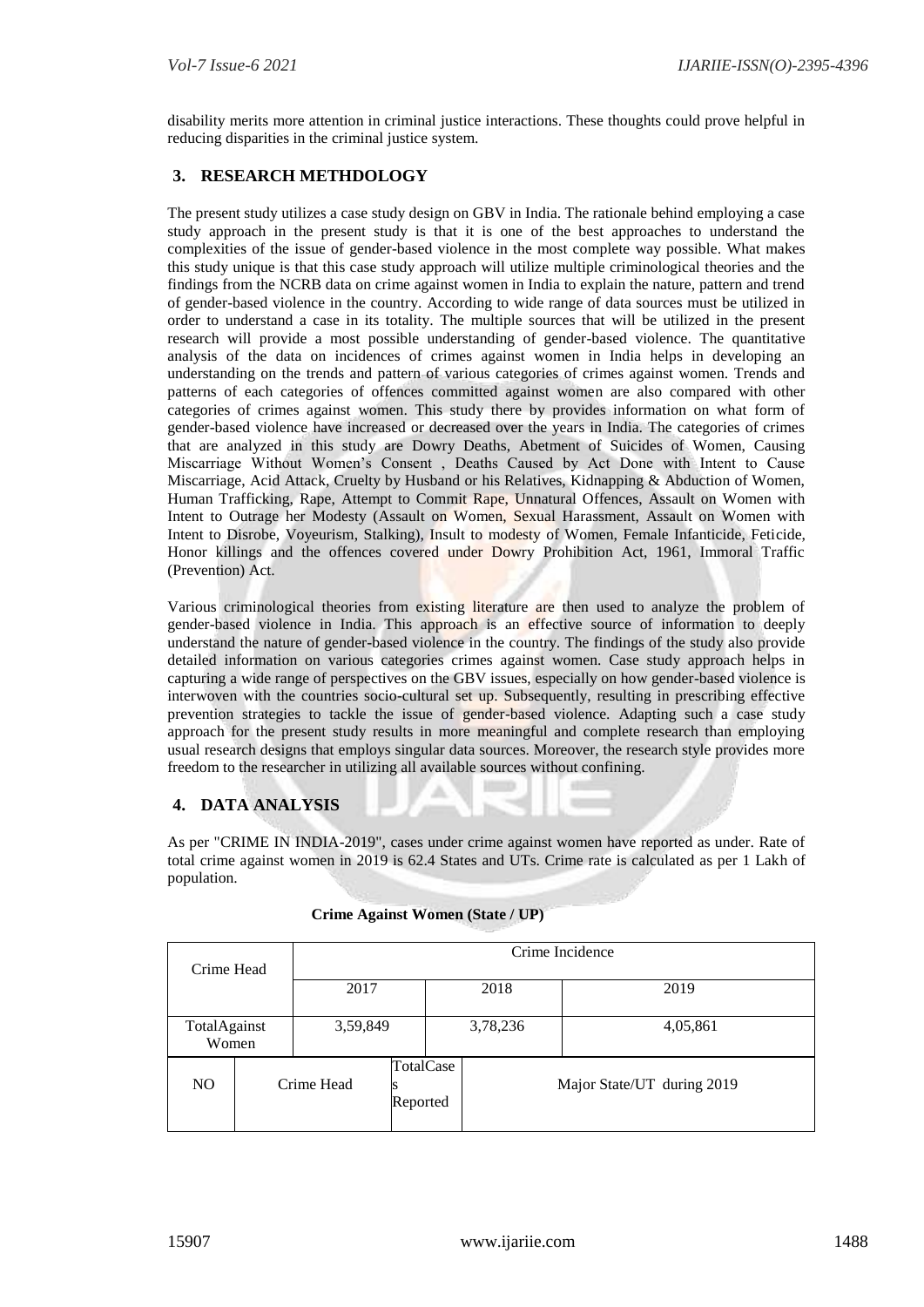| (16,951)<br>(18, 304)           |
|---------------------------------|
|                                 |
|                                 |
| Odisha<br>Maharashtra           |
| (11,308)<br>(10472)             |
|                                 |
|                                 |
| Assam                           |
| (6,989)                         |
|                                 |
|                                 |
| Uttar Pradesh<br>Madhya Pradesh |
| (2,485)                         |
|                                 |
|                                 |

Majority of cases under crimes against women was reported under 'Cruelty by Husband or His Relatives' (30.87%) followed by 'Assault on Women with intent to Outrange her Modesty' (21.77%) 'Kidnapping & Abduction of Women' (17.93%) and Rape (7.89%). Uttar Pradesh reported 14.75% (59,853) out of total cases of crimes against women followed by Rajasthan 10.24% (41,550 cases) during 2019. Dowry death cases 7,115, abetment of suicide of women cases 5,009, acid attack cases 150 and Attempt to acid attack cases 42, Rape cases 32,033, Cybercrimes (women centric only) 1,621 were reported in year 2019. Women and Girls victims of rape cases under below 6 years were 144 and between 6 to 12 years were 428. Total rape cases victims in 2019 were 32,260. Number of cases in which offenders were known to rape victims  $30,165$  (94.2%) out of total 32,033.

#### **Crime Against Women (Metropolitan Cities)**

|     | Crime Head                                                |                                       | Crime incidence $(IPC + SLL)$ |                      |                    |  |
|-----|-----------------------------------------------------------|---------------------------------------|-------------------------------|----------------------|--------------------|--|
|     |                                                           |                                       |                               |                      |                    |  |
|     |                                                           |                                       | 2017                          | 2018                 | 2019               |  |
|     | Total Crime against Women                                 |                                       | 40,839                        | 42,180               | 45,485             |  |
| NO. | Crime Head                                                | Major Metropolitan Cities during 2019 |                               |                      |                    |  |
| 1.  | Cruelty by husband or<br>his relatives                    | 14,045                                | Delhi<br>(3,697)              | Hyderabad<br>(1,568) | Jaipur<br>(1,525)  |  |
| 2.  | Assault on women with<br>intent to outrage her<br>modesty | 9,206                                 | Delhi<br>(2,311)              | Mumbai<br>(2,069)    | Bengaluru(803)     |  |
| 3.  | Kidnapping &<br>Abduction                                 | 8,767                                 | Delhi<br>(3,398)              | Mumbai<br>(1,327)    | Bengaluru<br>(617) |  |
| 4.  | Rape                                                      | 3309                                  | Delhi<br>(1,231)              | Jaipur<br>(517)      | Mumbai<br>(394)    |  |

[19 cities with more than 2 million populations]

Majority of cases under crimes against women were reported under 'Cruelty by Husband of His Relatives' followed by 'Assault on Women with intent to Outrage her Modesty 'Kidnapping & Abduction of Women' and 'Rape'. Delhi reported 12,902 (28.4%) cases out of 45,485 cases crimes against women followed by Mumbai 6,519 (14.3%) cases and by Bengaluru 3,486 (7.7%) cases during 2019. Dowry death cases 385, abetment of suicide of women cases 425, acid attack cases 22, attempt to acid attack cases 12, Rape cases 3309. Cyber Crimes/Information Technology Act (women centric only) 205 cases reported in 2019.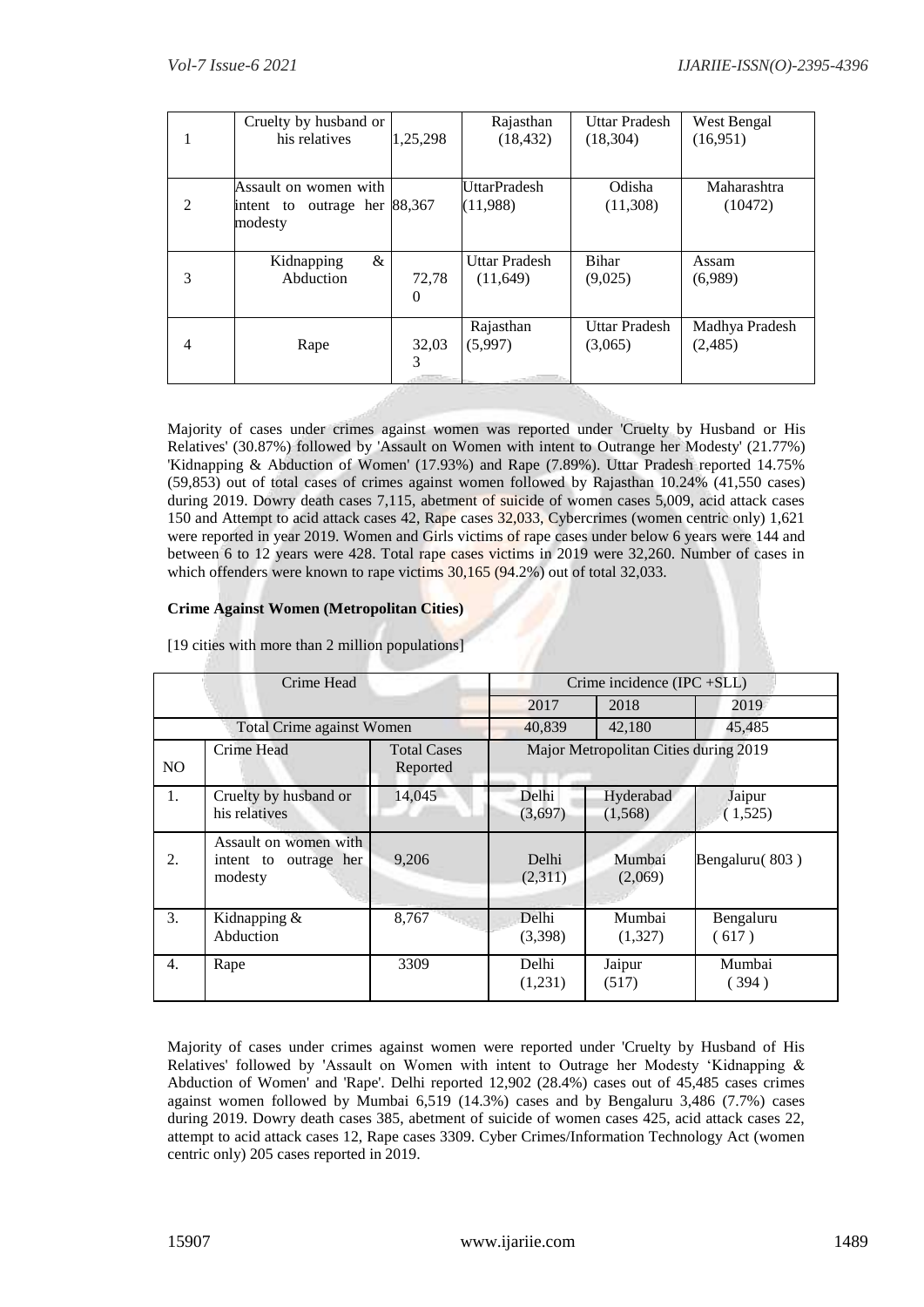In 2019, 150 cases of acid attack (IPC 326A) and attempt to acid attack (IPC 326B) 42 cases were reported as per NCRB. Government has taken many steps to prevent such attacks and accommodate the victims of such attack. In 2013, Acid attack is made a specific offence with a punishment of imprisonment not less than 10 years and which can extend to life imprisonment and with fine. The rights of Persons with Disabilities Act were revised in 2016 to include acid attack survivors as physically disabled. It extends reservation benefits in government funded education Institutions and government jobs to acid attack survivors. Acid attack is one of the most debilitating attacks as the victim has to go through an average of 80 percent facial reconstruction surgery. The mental and physical recovery is possible only after the victim shows extreme will power to survive. Acid attacks are strange in the sense that unlike other crimes against women, they are region and culture specific with most crimes taking place in South Asia. The motive behind an acid attack is to humiliate and not to kill. The most common reason for such an attack is the rejection of romantic or sexual advances of the culprit by the victim. Other motives are domestic dispute, dowry demands, property disputes and communal violence.

The present study utilizes secondary data to carry out the research. The data for the present research is collected from the annual reports of National Crime Records Bureau of India. The one and only official source of crime statistics in India is the Crime in India report which is a consolidated annual crime indicator of the whole country. The reporting of annual crime statistics started in 1953 by the Intelligence Bureau of India. Only a few crimes, particularly crimes which were then considered most serious (cognizable) were included in the report. Thus, when India started to consolidate its crime data, gendered crimes were not a part of it. Gradually, the Crime In India (CII) report began to publish data on victims of rape in 1971. The data collected from the Crime in India report is then corelated with data on development factors like Human Development Index of the country and Education Index and representation of women in police in India to provide reasoning to nature of reporting of crimes against women. The findings from the present study are then explained through various criminological theories.

## **5. CONCLUSION**

Most crime against women is rooted in our social structure. Gender discrimination, which is a part of our way of life, is the genesis of violence against women. Such crimes are different from other violent crimes because of the deep rooted cause and huge implications that they have. The promotion of gender equality is an essential part of violence prevention. We have to keep in mind the complex structure of Indian society that makes prevention of such crimes more challenging. Most of the time, we are protecting women from the ones they know and trust and from the crimes that have been institutionalized in their way of life. While doing so, we are breaking not only the illusion of 'safety at home' but also the social structure and status quo which have thrived on such practices. So, even though the job of the state is tricky, it is absolutely crucial and necessary to create a safe society, especially for women. The state can't afford to fail in this task. The state can't deny its women the realization of the dream of freedom, rights, dignity and individual identity promised to them in the constitution. As it is this aspiration which grants legitimacy to the actions of the state, which intend to destroy the systems, which draw their own legitimacy from India's civilization, culture, history and society. Only if we see our job of preventing crime against women in this comprehensive background, we will be able to garner enough will power, inspiration and clear direction which are quite necessary for sustainability of our efforts. We have enough constitutional provisions, laws, rules and schemes that intend to prevent violence against women. But it is their implementation at grass root level, on which their success depends. Thus, the preventive strategies mentioned earlier have to be seen in the context of India's journey for its socio-economic transformation.

#### **6. REFERENCES:**

[1]Lisa L.Smith (2019)," Achieving more with less: A critical review of protocols for forensic investigation of sexual violence in low-resource environments," Forensic Science International: Synergy Volume 1, 2019, Pages 108-113

[2]Rahime Erbaş (2021)," Effective criminal investigations for women victims of domestic violence: The approach of the ECtHR," Women's Studies International Forum Volume 86, May–June 2021, 102468